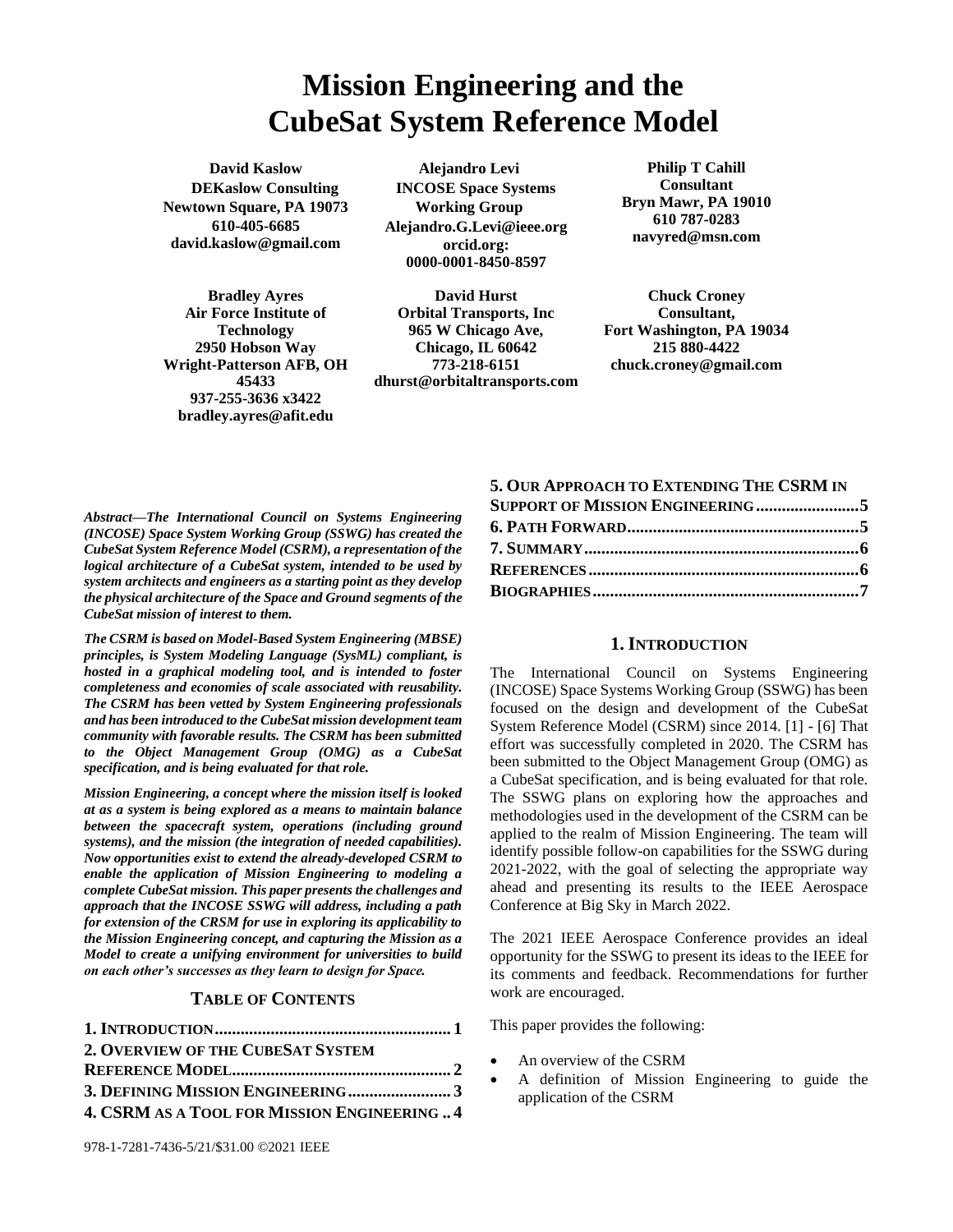- A discussion of the CSRM as a tool for Mission Engineering
- A discussion of our approach to extending the CSRM in support of Mission Engineering
- <span id="page-1-0"></span>• Anticipated path forward.

# **2. OVERVIEW OF THE CUBESAT SYSTEM REFERENCE MODEL**

The CSRM provides a CubeSat logical space-ground architecture. The logical components are abstractions of the physical components that perform the system functionality without imposing implementation constraints. The physical architecture defines physical components of the system including hardware, software, persistent data, and operational procedures. The logical components are a starting point for a mission-specific CubeSat logical architecture, followed by the physical architecture and the CubeSat development

The CSRM integrates five overarching elements: stakeholders, technical measures, behaviors, requirements, and architecture. The CSRM provides for defining and tracing requirements from stakeholders, to behaviors, with technical measures assigned to subsystems and components to be certified through validation and verification activities. Figure 1 provides and overview of these elements

The CSRM is a repository for systems engineering artifacts. However, it is not pre-populated with specific stakeholders, technical measures, behaviors, and requirements. That is the job of the CubeSat mission development team, specific to their needs and objectives. Development of a missionspecific CubeSat utilizing the CSRM establishes a mechanism to share and reuse components with other design activities.

A mission-specific CubeSat team downloads the CSRM specification and files from OMG for import it into their own graphical modeling tool. The mission team identifies the systems engineering methodology to be followed and populates the model, elements, relationships, and diagrams as needed.



*Figure 1. Overview of CSRM Elements*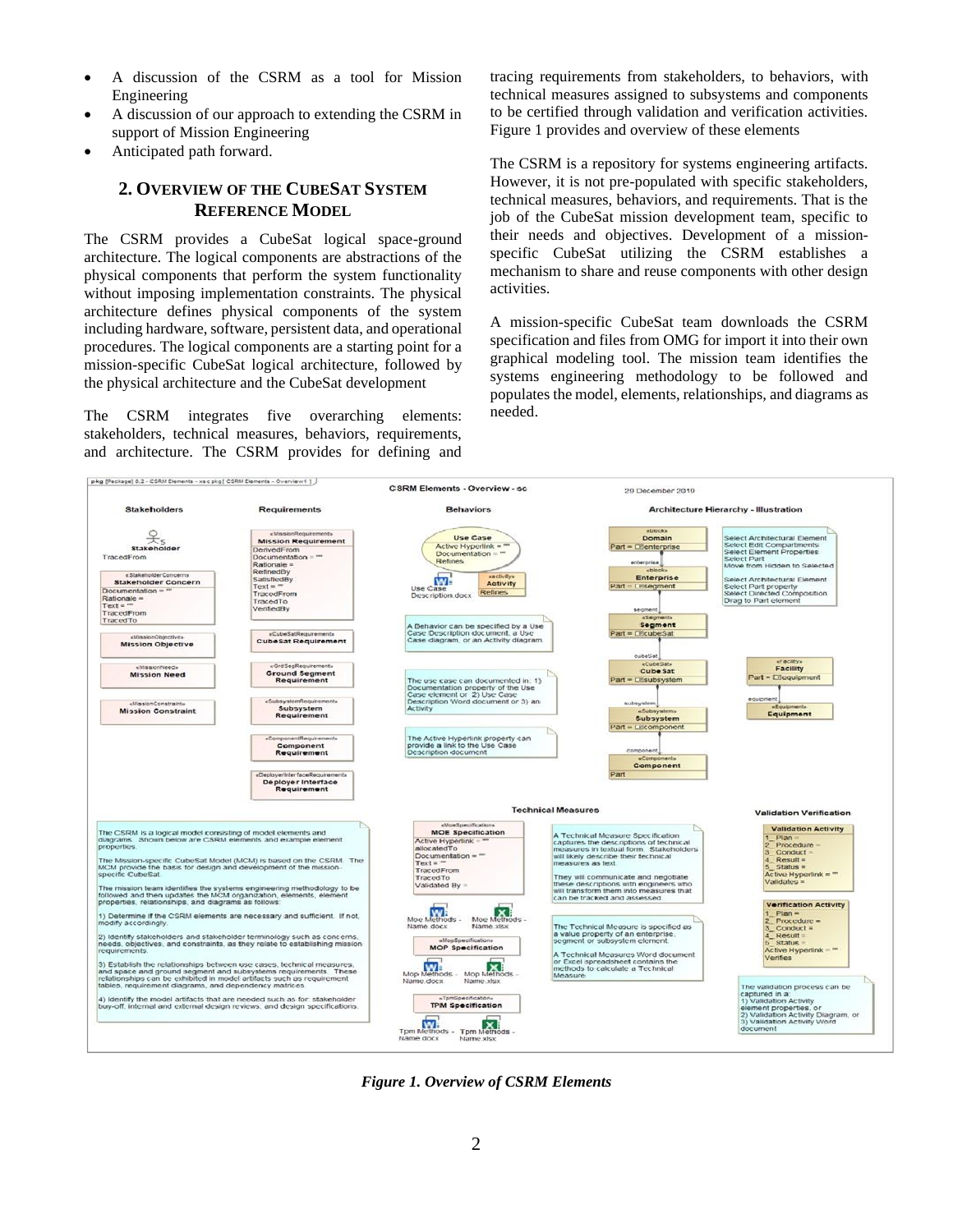#### **3. DEFINING MISSION ENGINEERING**

<span id="page-2-0"></span>The INCOSE Systems Engineering Body of Knowledge (SEBoK) defines Mission Engineering as "the application of systems engineering to the planning, analysis, and designing of missions where the mission is the system of interest" [7]. It goes on to say that Mission Engineering "analyzes the mission goals and threads, analyzes the available as well as emerging operational and system capabilities, and designs a mission architecture to achieve the mission goal." The SEBoK also identifies the main activities of Mission Engineering which are discussed below.

*Mission Capability Analysis and Definition*. The problem scenario is analyzed to determine what capabilities are required and to develop a Concept of Operations (ConOps) for the mission. A capability is defined as the ability to complete a task or execute a course of action under specified conditions and level of performance [8]. A ConOps covers a series of connected operations to be carried out simultaneously or in succession [7]. It is written from the operator's perspective.

*Mission Thread Definition.* The end-to-end set of operational activities are analyzed. This starts with modeling operational activities, their sequencing, and the information flows between them. References [9 - 11] provide a good discussion of mission threads.

*Tradeoff Analysis*. Alternatives for accomplishing the mission are developed and trade studies are conducted to determine the best alternative given resources and time available.

*Mission Architecting.* An operational architecture is developed describing the capabilities, operational activities, operational nodes, and other relevant elements to model the mission. Wertz et al. [12] identify elements associated with a space mission architecture to include the space segment, ground segment, mission operations, launch segment, orbit, end user, and command, control, and communications architecture.

*Requirements Engineering*. The functional and nonfunctional requirements are determined from the capability analysis, ConOps, and mission threads. The requirements are allocated to the operational nodes.

*Interoperability Analysis*. Operational interoperability describes the ability of the systems to coordinate their activities to support completion of the mission thread. Technical interoperability describes the ability of the systems to exchange data with considerations for the timeliness and quality of the data. Interoperability between systems completing the mission must occur at both the operational and technical levels. Giachetti et al. [10] provide a good discussion of interoperability analysis as it applies to mission-oriented System of Systems Engineering (SoSE).

*Mission-oriented System of Systems (SoS) Implementation*. Mission engineering is closely associated with SoS because most missions are accomplished through the coordination and interoperability of multiple systems. The missionoriented SoS is implemented through designing and developing new systems, modifying existing systems, and/or modifying doctrine, policies, procedures, and other nonmateriel means to help achieve the mission. Ideally the mission-oriented SoS could be rapidly conceived, assembled, and deployed to react to a rapidly changing environment. However, there are many challenges associated with the engineering of a SoS.

The INCOSE SoS Primer describes major challenges associated with a SoS [13]:

- Each constituent system is independent and makes decisions or upgrades without considering the rest of the SoS if their own goals conflict with SoS goals.
- Constituent systems may withdraw from the SoS if their own goals conflict with SoS goals.
- The SoS itself is commonly large-scale and usually highly complex. It is difficult to produce accurate predictive models of all emergent behaviors, and so global SoS performance is difficult to design.
- Testing and verifying upgrades to a SoS is difficult and expensive due to scale, complexity and constant evolution.

The Primer characterizes a SoS as having:

- Multiple levels of stakeholders with mixed and possibly competing interests.
- Multiple and possible contradictory, objectives and purpose.
- Disparate management structure with no clear accountability.
- Multiple lifecycles with elements being implemented asynchronously.
- Multiple owners making individual resourcing decisions.

These aspects of a SoS create challenges that cannot be met by a traditional systems engineering approach. To address this challenge, 7 core elements of SoSE have been developed [13, 14]:

- Understanding SoS capability objectives.
- Understanding constituent systems and their relationships.
- Assessing SoS performance against capability objectives.
- Developing, evolving, and maintaining a SoS architecture.
- Monitoring and assessing the impact of changes on the SoS performance.
- Addressing requirements and solution options.
- Orchestrating upgrades.

Chen and Unewisse [14] recognize that these 7 core elements represent part of what is required, but there are still a range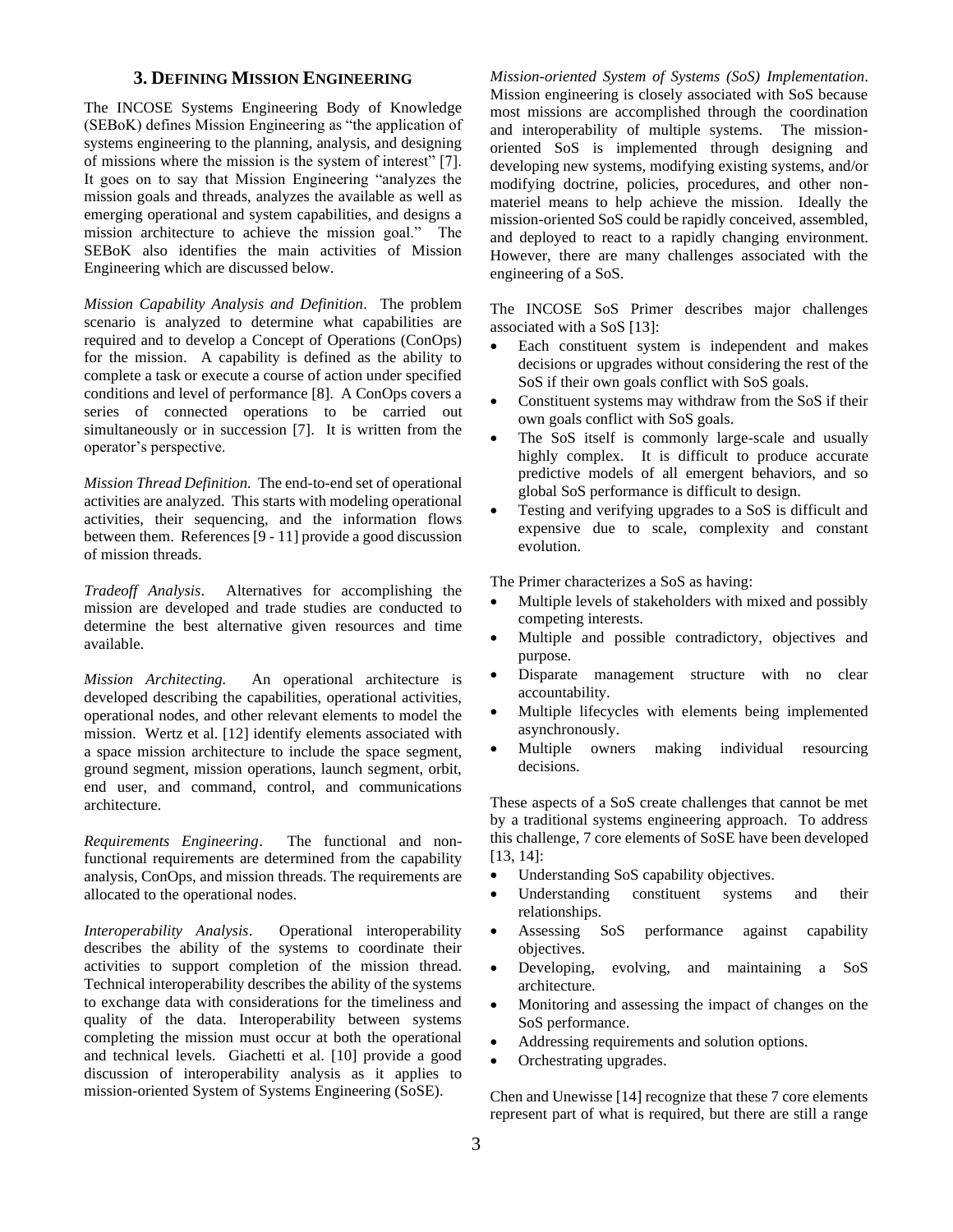of outstanding challenges that remain for SoSE to include managing the complexity and monitoring the well-being of a SoS.

*Mission Verification and Validation.* Includes verification that the system as delivered satisfies the requirements and validates that the system fulfills the mission purpose and stakeholder needs.

## <span id="page-3-0"></span>**4. CSRM AS A TOOL FOR MISSION ENGINEERING**

Having defined the major activities associated with Mission Engineering, a preliminary analysis can be made to get an initial assessment of where the CSRM supports these activities and where there are areas that require further research.

*Mission Capability Analysis and Definition*. There is no model element defined in SysML for a capability. However, SysML can be extended through the use of stereotypes. The CSRM had created unique stereotypes for other model elements. It is very conceivable that new elements could be created and added to the existing CSRM profile. High-level graphics, like an OV-1 diagram, showing the ConOps could be done through adding an Internal Block Diagram showing the mission elements and their relationships.

*Mission Thread Definition*. It has been demonstrated that the CSRM can be used to define and analyze mission activities such as those involved with the tasking, collection, and distribution of mission data [1].

*Tradeoff Analysis*. Trade studies performed early in the mission development process at the enterprise and segment can be refined as the subsystems and components are physically defined. Techniques for creating physical instances at the enterprise and segment levels, based on values derived from decomposing requirements and technical measures can be explored. Though not specifically a trade study, it has been demonstrated that the CSRM can be used to perform a similar analysis utilizing technical measures and parametrics [3].

*Mission Architecting.* As stated previously, the focus of the CSRM has been on defining the space and ground segments. Other elements of the space mission architecture, such as those identified by Wertz et al. [12] would have to be added.

*Requirements Engineering.* The CSRM currently captures requirements starting at the mission-level and continuing down to the component-level as shown in Figure 1. Allocation of these requirements to operational nodes can be easily accomplished once those nodes are added to the model, forming the basis for technical measures.

*Interoperability Analysis.* Beery and Paulo [15] state the following:

"Completion of system modeling (enabled by the creation of Block Definition Diagram and Internal Block Diagram)

describes a mission in terms of the participating systems. The Requirement Diagram describes a mission in terms of stakeholder satisfaction. The Activity, Sequence, Use Case, and State Machine Diagrams describe a mission in terms of operational implementation. While these products enable a complete description of a mission from multiple perspectives, they do not enable detailed analysis of the performance of that mission…Proper analysis requires definition and analysis of external mission models."

While the modification of the CSRM to support a descriptive model of the mission as described above is feasible, extending it beyond that point to incorporate a dynamic, analytical capability to assess overall mission performance would be challenging and an area that would require much further research.

*Mission-oriented System of Systems (SoS) Implementation.* The challenges associated with SoS and SoSE were discussed in the previous section. Applying an MBSE approach to SoSE creates even more challenges. Chen and Unewisse [14] state that incorporating MBSE into SoSE practice is shown to be a necessary, albeit challenging, step in developing practical approaches to SoSE. They go on to say it will require improvements and extensions of MBSE concepts, processes and tools in order to adequately and successfully address SoS challenges and issues. There are some examples of efforts to provide a solution to this problem. For example, Chen and Unewisse identify activity areas within SoSE that could be supported by MBSE. Williamson [16] provides a conceptual model for applying MBSE to SoS. While there is much progress being made in this area, there are still challenges to be addressed. As such, how the CSRM would address this is another area that requires much further research.

*Mission Verification and Validation*. As stated previously and shown in Figure 1, the current CSRM provides support for verification and validation activities. The level to which that supports Mission Engineering activities would have to be evaluated.

The above analysis is just a very preliminary assessment of where the CSRM could potentially support Mission Engineering activities while identifying which activities would require much further research. Overall, the above assessment provides support that it is feasible to extend the CSRM to capture a descriptive model of the mission. Addressing areas such as interoperability analysis and capturing the implementation of a mission-oriented SoS will require much further research but may still be achievable.

For example, in the application of the CSRM model, the transformation from Logical Architecture to Physical Design in the model starts at the enterprise level and expands down into the space segment, ground segments, subsystems, and subsystem components. Drivers for the transformation include how much data is to be collected, storage capacity aboard the satellite, how rapidly data can be transmitted to the receiver, and how much power is available to support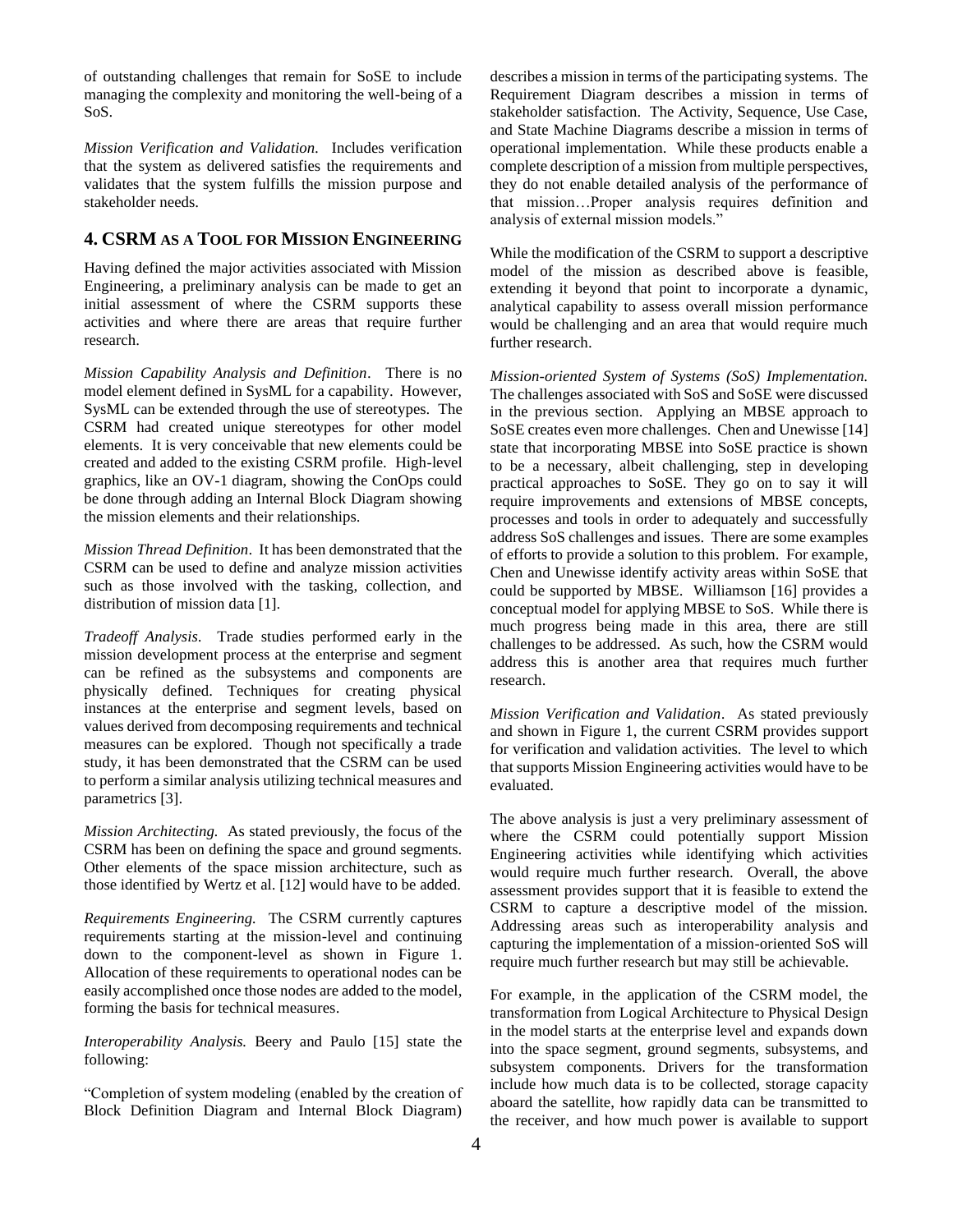these operations. The performance levels established, captured as technical measures, in the decomposition can be used to make mission level decisions such as the number of satellites and their orbits, the number and location of ground stations, capabilities and configuration of the observation payload, contents and size of the individual observations, quantity of onboard storage, and the speed of downlink data rates. The effectiveness of these decisions/attributes is then measured against the stakeholder needs and objectives

The various input factors above can be quantified through trade studies starting at the enterprise level. The trade studies are based on the modeling of collecting mission observations, storage, downlink, energy collection, and energy consumption. Such factors are used early in the mission process by stakeholders and mission engineers to define and negotiate a trade space.

# <span id="page-4-0"></span>**5. OUR APPROACH TO EXTENDING THE CSRM IN SUPPORT OF MISSION ENGINEERING**

As stated above, the CSRM acts a repository for systems engineering artifacts and provides the logical architecture of a CubeSat space and ground system. The CSRM is used to support the development of a mission-specific logical and physical CubeSat architecture. In this context, the CubeSat is the SOI and has been the primary focus up to this point.

However, the previous section demonstrated the feasibility of expanding the CSRM beyond the CubeSat to the entire CubeSat mission. Though challenging, the potential value to increase mission success across the entire community of CubeSat developers makes it worth pursuing.

To completely define what additions would be required to extend the CSRM to fully support Mission Engineering, the following activities are proposed:

- Identify Mission Engineering MBSE methodologies. The work of Beery and Paulo is a starting point.
- Identify other methods through 1) additional research of the literature and 2) existing projects as identified through conference exposure of this project.
- Identify the key elements of terminology, and map/align with the CSRM terminology for each methodology
- Create a hybrid "dictionary" to ensure effective and unambiguous communication.
- Analyze the CSRM for additional artifacts and technical measures which could be added to the containment tree for the key elements that do not map to the CSRM
- Assess the effort and benefits associated with modifying the CSRM to support the chosen methodology.
- Assess whether the CSRM is the right tool to support this aspect of the methodology.
- Provide the results of the above analysis to INCOSE and OMG with recommendations for implementation.

## **6. PATH FORWARD**

<span id="page-4-1"></span>Figure 2 illustrates the path forward, with a focus on the various CSRM stakeholders.

INCOSE is an international organization founded to develop, disseminate, enable, promote, and advance systems engineering and systems approaches.

OMG is an international technology standards consortium consisting of vendors, end-users, academic institutions, and government agencies.

INCOSE and OMG are both stakeholders in the CSRM with their relationship governed by a Memorandum of Understanding. More specifically the stakeholders this current effort are:

- INCOSE Tech Ops and INCOSE Space Systems Working Group (SSWG)
- INCOSE Systems Engineering Book of Knowledge (SEBoK)
- INCOSE Working Groups: Enterprise Systems, System of Systems, and Model Based Conceptual Design
- OMG Space Domain Task Force (SDTF)

Figure 2 shows that this effort will be coordinated with INCOSE and OMG and will follow a 3 Stage project plan.

Stage 1 will be initiated at the January 2021 INCOSE International Workshop (IW) and presented at the March 2021 IEEE Aerospace Conference and the August 2021 Small Satellite Conference. These presentations are an outreach for comments and participation.

Stage 2 will include reporting on mission methodologies and evaluation strategies and the down-select for implementation evaluations.

Stage 3 will consist of carrying out and reporting on implementation evaluations. Updating the OMG CSRM specification and files requires OMG and INCOSE approval.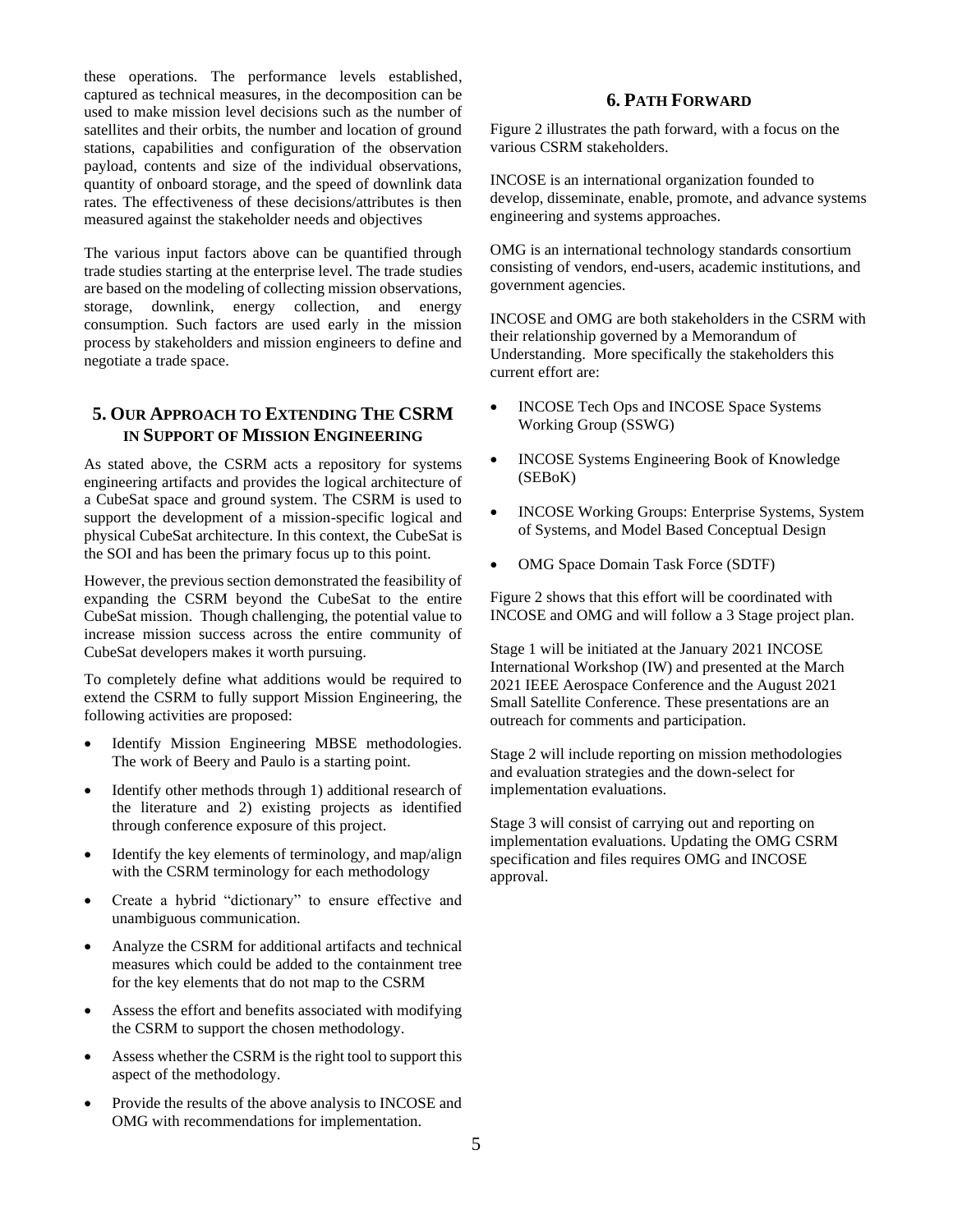

*Figure 2. Project Timeline*

### **7. SUMMARY**

<span id="page-5-0"></span>Utilizing Model-Based System Engineering, the INCOSE Space Systems Working Group created the CubeSat System Reference Model as a logical architecture that developers can use in the creation of their own mission-specific CubeSats, and to also act as a repository for system engineering artifacts. While the CSRM has tremendous utility in the development of a system, more work needs to be done in properly modelling the mission in its entirety (e.g., creation of metrics that allow for the evaluation of alternatives, mission utility, etc.). This is precisely where the methodologies used in the development of the CSRM could be applied towards system-of-systems approach to mission integration and management. The SSWG is in the early stages of a study that will explore the feasibility of extending the CSRM into the realm of Mission Engineering.

As part of this study, the SSWG is soliciting input from stakeholders on possible methodologies, conceptual frameworks, evaluation criteria, or any other strategies that we should consider during this early stage of our work. We intend to provide updates and gather further feedback per our previously described Path Forward.

#### **REFERENCES**

- <span id="page-5-1"></span>[1] D. Kaslow, B. Ayres, P. Cahill, L. Hart, and R. Yntema, "A Model-Based Systems Engineering (MBSE) Approach for Defining the Behaviors of CubeSats," *Proceedings of IEEE Aerospace Conference*, Big Sky, MT. 2017
- [2] Kaslow and A. Madni. "Validation and Verification of MBSE Compliant CubeSat Reference Model." Proceedings of 15th Annual Conference on Systems Engineering Research. 2017.
- [3] D. Kaslow, B. Ayres, P. Cahill, and L. Hart, "A Model-Based Systems Engineering Approach for Technical Measurement with Application to a CubeSat," *Proceedings of IEEE Aerospace Conference,* Big Sky, MT. 2018.
- [4] D. Kaslow, B. Ayres, P. Cahill, L. Hart, Croney, L Hart, A. Levi. "Developing a CubeSat Model-Based Systems Engineering (MBSE) Reference Model – Interim Status #4," *Proceedings of AIAA Space Forum.* Orlando, FL. 2018.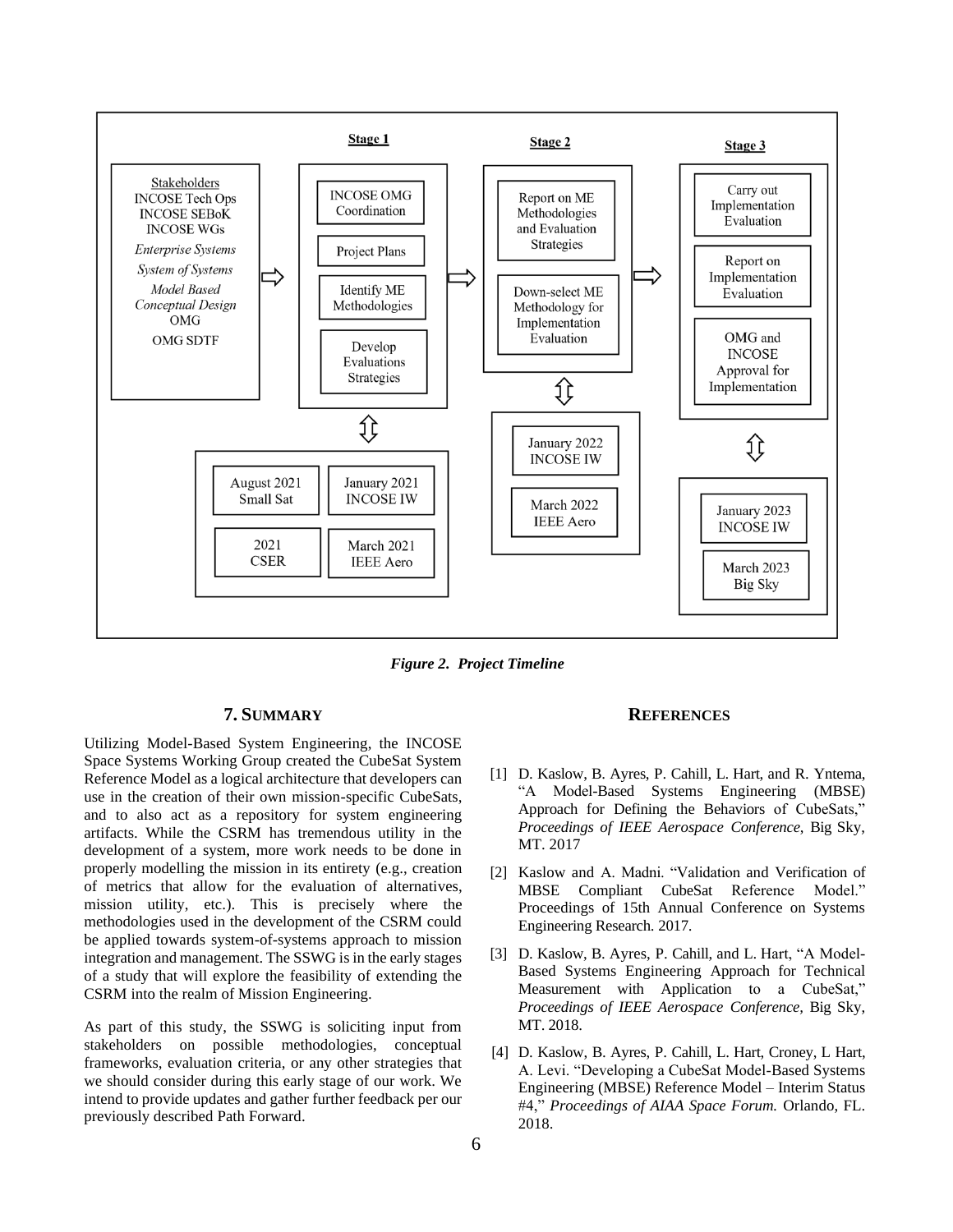- [5] D. Kaslow, P. Cahill, and R. Frank, "Developing a CubeSat System MBSE Reference Model – Interim Status #5," *Proceeding of AIAA/USU Conference on Small Satellites,* Logan, UT. 2019.
- [6] D. Kaslow, P. Cahill, and B. Ayres, "Development and Application of the CubeSat System Reference Model", *Proceedings of IEEE Aerospace Conference,* Big Sky, MT. 2020.
- [7] INCOSE Guide to the Systems Engineering Body of Knowledge v. 2.3, October 2020. <https://www.sebokwiki.org/>
- [8] DOD Dictionary of Military and Associated Terms, December 2020.
- [9] G. Butler and D. Woody, "Mission Threads Bridging Mission and Systems Engineering", Engility Corp SOECIE Webinar, June 2017.
- [10] R. Giachetti, S. Wangert, R. Eldred. "Interoperability Analysis Method for Mission-Oriented System of Systems Engineering," IEEE International Systems Conference (SysCon), 2019.
- [11] SEI, "Introduction to the Mission Thread Workshop," CMU/SEI-2013-TR-003, 2013.
- [12] R. Wertz, D. Everett, and J. Puschell. Space Mission Engineering: The New SMAD, Space Technology Library. 2011.
- [13] INCOSE Systems of Systems Primer, INCOSE-TP-2018-003-01.1, 2018.
- [14] P. Chen and M. Unewisse, "Incorporating MBSE into SoS Engineering Practice," Model-Based Systems Engineering Symposium, DSTO-GD-0734, 2012.
- [15] P. Beery and E. Paulo, Application of Model-Based Systems Engineering Concepts to Support Mission Engineering. Systems. 2019.
- [16] R. Williamson, "INCOSE (MBSE) Model Based System Engineering (SoS) System of Systems Activity Introduction," INCOSE IW11 MBSE Workshop, 2011.

<span id="page-6-0"></span>

### **BIOGRAPHIES**

*David Kaslow has thirty-four years of experience at Lockheed Martin in both the technical and management aspects of developing ground mission capabilities. He has five years of experience at Analytical Graphics including pursuing Model Based Systems Engineering. Dave is* 

*a co-author of four chapters Cost-Effective Space Mission Operations. He is Co-Chair for the INCOSE Space Systems Working Group. Dave has participated in the Space Systems MBSE Challenge Team since its founding in 2007 and is the lead for the CubeSat System Reference Model.* 



*Alejandro Levi has over twenty-five years of space systems experience. Most recently he worked for the USAF Space and Missile Systems Center (now part of US Space Force) providing systems engineering and enterprise architecture expertise to concept* 

*development, prototyping, and early-lifecycle support for National Security Space Programs, including exploring the application of Model-Based Systems Engineering and System of Systems / Mission Engineering within the DoD Acquisition environment. He holds a Master of Engineering degree in Space Systems Engineering from the Stevens Institute of Technology and is completing a Master of Science degree in Astrophysics from the University of Southern Queensland, where he is also an Adjunct Research Fellow. He is Co-Chair of the INCOSE Space Systems Working Group Model Based Systems Engineering CubeSat Challenge Team.* 



*Philip T Cahill has forty-five years of experience in the Information Technology industry, as consultant, customer, and contractor for government and commercial systems. He spent thirty of those years with the Lockheed Martin Corporation, concerned primarily* 

*in the specification and development of defense and space systems, and retired as a Lockheed Martin Fellow. Phil's professional interests center on System Engineering, particularly for Systems of Systems, but he developed a passion for Data Center Operations late in his career and maintains an active interest in that field. He received his PhD in Physics from the University of Illinois at Urbana-Champaign.* 



*Bradley Ayres is currently an Assistant Professor of Aerospace Engineering in the Department of Aeronautics and Astronautics, Graduate School of Engineering and Management, at the Air Force Institute of Technology. Brad has worked in the Aerospace and Defense industry for over 35 years. He holds a BS from the University of* 

*Missouri-Columbia, an MS from the Air Force Institute of Technology, and a PhD from the Florida State University.* 



*David Hurst is a technology innovator and entrepreneur, with over 30 years of experience in software engineering, developing complex systems, managing software development teams, and delivering products. He has performed technical due diligence and business strategy assessments* 

*for venture capital firms and advanced technology start-ups.*